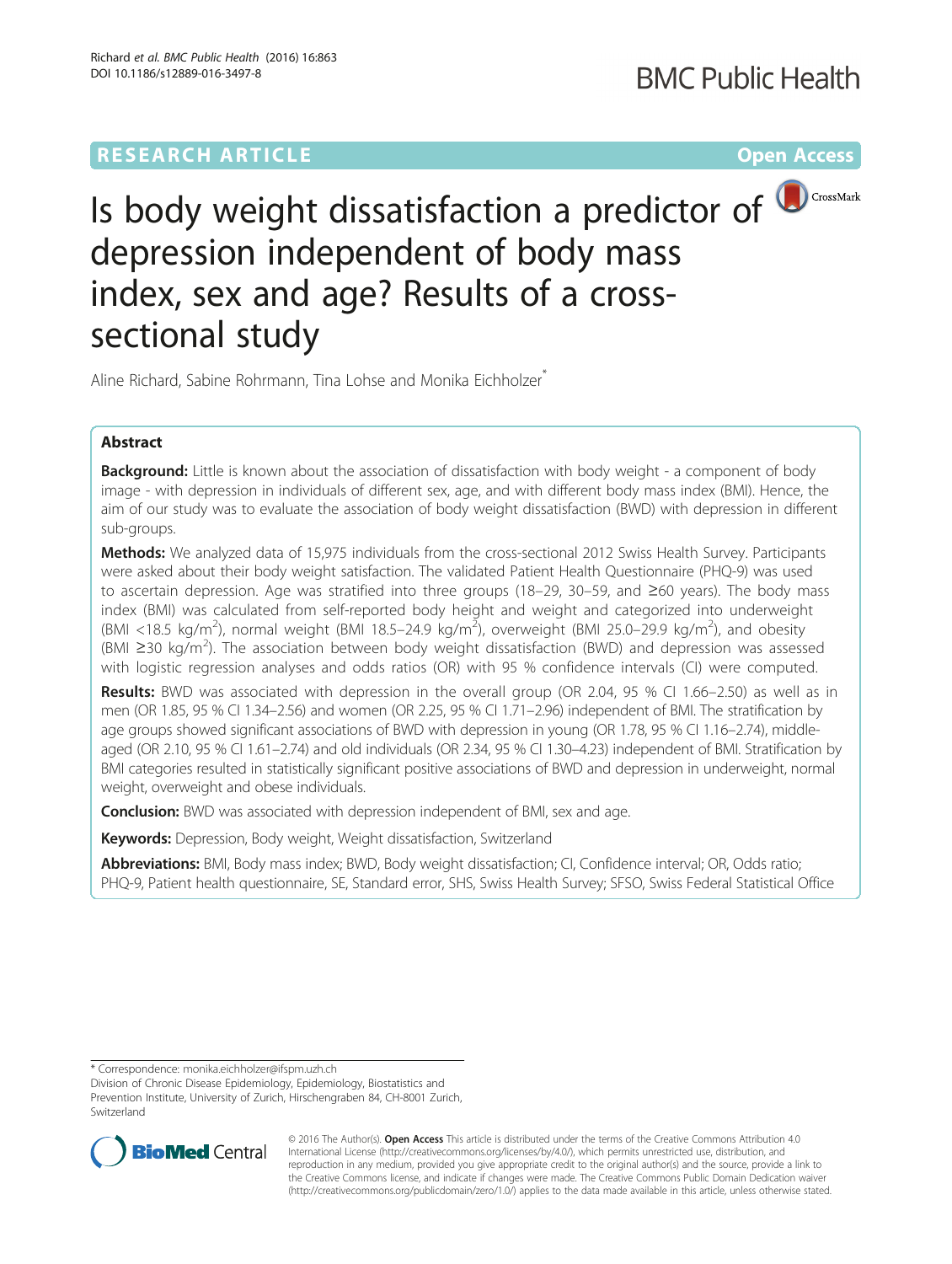## Background

Body image is a complex concept that embraces numerous components including feelings, attitudes, perceptions, and behaviors toward one's body [[1](#page-6-0), [2\]](#page-6-0). In Western countries, research concentrated on the body's appearance, especially on body shape and body weight [[3\]](#page-6-0), which is a component of body image [[4\]](#page-6-0). Body image [\[5](#page-6-0)] and body weight dissatisfaction (BWD) [[6\]](#page-6-0) are very common in adolescents and adults. A German study showed that 48 % of 25–74 year old women and 33.2 % of men of the same age were affected by body weight dissatisfaction [[6\]](#page-6-0).

An increasing number of studies indicate the importance of a healthy body image, particularly in association with eating disorders [[7\]](#page-6-0), but also in the context of mental health and depression [[8\]](#page-6-0). Depression is an important public health problem worldwide [[9\]](#page-6-0). According to the World Health Organization, it accounts for 4.3 % of the global burden of disease and is an important cause of disability worldwide (11 % of all years lived with disability) [[10\]](#page-6-0). Thus, it is of great importance to reveal risk and protective factors for this multifactorial disease.

Research on the association between various components of body image and depression by some authors has focused on adolescents [[11, 12\]](#page-6-0). In a 4 year prospective study among female adolescents, body dissatisfaction, dietary restraint, and bulimic symptoms at study entry predicted the development of major depression among initially not depressed individuals [[13\]](#page-6-0). Body dissatisfaction was significantly related to depression in the bivariate but not in the multivariate analysis. The evidence for an association between various components of body image and depression of female adolescents is based on a number of studies [\[14](#page-6-0), [15\]](#page-6-0), whereas the literature is rather limited for males [[12\]](#page-6-0).

In addition, much less is known about this association in adult males and females of different age groups [[8](#page-6-0), [16, 17\]](#page-6-0). Not all sub-groups of a population may have the same psychological functioning [[11](#page-6-0), [18\]](#page-6-0). Furthermore, the association between body image and BWD and depression may not only depend on sex and age, but also on one's own body weight [[19](#page-6-0)].

Obese individuals are frequently exposed to stigma, which can lead to poor psychological outcomes [\[20](#page-6-0)], such as lower self-esteem and depression [[12](#page-6-0)]. A recent systematic review and meta-analysis revealed a bidirectional relationship between depression and obesity among adult men and women [\[21\]](#page-6-0). In the present study, we aimed to evaluate the association of BWD with depression overall, in men and women, as well as in young, middle-aged and old individuals independent of body weight. We used data of the 2012 Swiss Health Survey, a population-based representative sample of the adult population living in Switzerland.

## **Methods**

## Participants and data

We used data from the Swiss Health Survey (SHS) 2012, which was conducted by the Swiss Federal Statistical Office (SFSO) (Legal basis: Ordinance of the Conduct of Federal Statistical Surveys of 20 June 1993). The SHS does not require formal approval by an ethics committee. It is a population-based cross-sectional study, aiming to collect information about health status, several lifestyle and demographic factors, and healthcare use over time. The SHS was carried out every 5 years since 1992. Participants were selected based on registries of inhabitants using a stratified random sampling technique. In the SHS 2012, a total of 21,597 individuals aged 15 years or older and living in a private household participated. This corresponds to a response rate of 54 %. Besides a computer-assisted telephone interview, a written questionnaire was provided (paper or online) upon approval from the participants  $(n = 18,357)$ . The multistage probability sampling and the appropriate weighting factors provided by the SFSO ensures the representativeness of the Swiss population.

Data on depression was obtained from the written questionnaire and 16,980 individuals provided information on depression status. After excluding adolescents (<18 years;  $n = 16,349$ ), pregnant women  $(n = 130)$  as well as individuals with missing information on body mass index (BMI) ( $n = 90$ ) and on body weight satisfaction ( $n = 20$ ) our sample consisted of 16,109 individuals. In a further step, all individuals with missing information on confounders were excluded, resulting in a final sample of 15,975 individuals.

#### **Measurements**

BWD was assessed by one question in the telephone interview asking if one is satisfied with his/her body weight. Answers were categorized into "absolutely satisfied", "rather satisfied", "rather unsatisfied", and "absolutely unsatisfied". We then dichotomized these answers into "satisfied" and "unsatisfied" with body weight.

Depression status was considered as the outcome of our analysis. In the 2012 SHS, depression was assessed in the written questionnaire with the Patient Health Questionnaire (PHQ-9). This short screening questionnaire is a valid tool to assess depression by scoring on each of the 9 DSM-IV criteria for major depressive episodes and is broadly used in both practice and research [[22, 23](#page-7-0)]. From a possible total score of 27 the cut-off point of  $\geq 10$  has shown a sensitivity of 88 % and a specificity of 88 % for the diagnosis of current major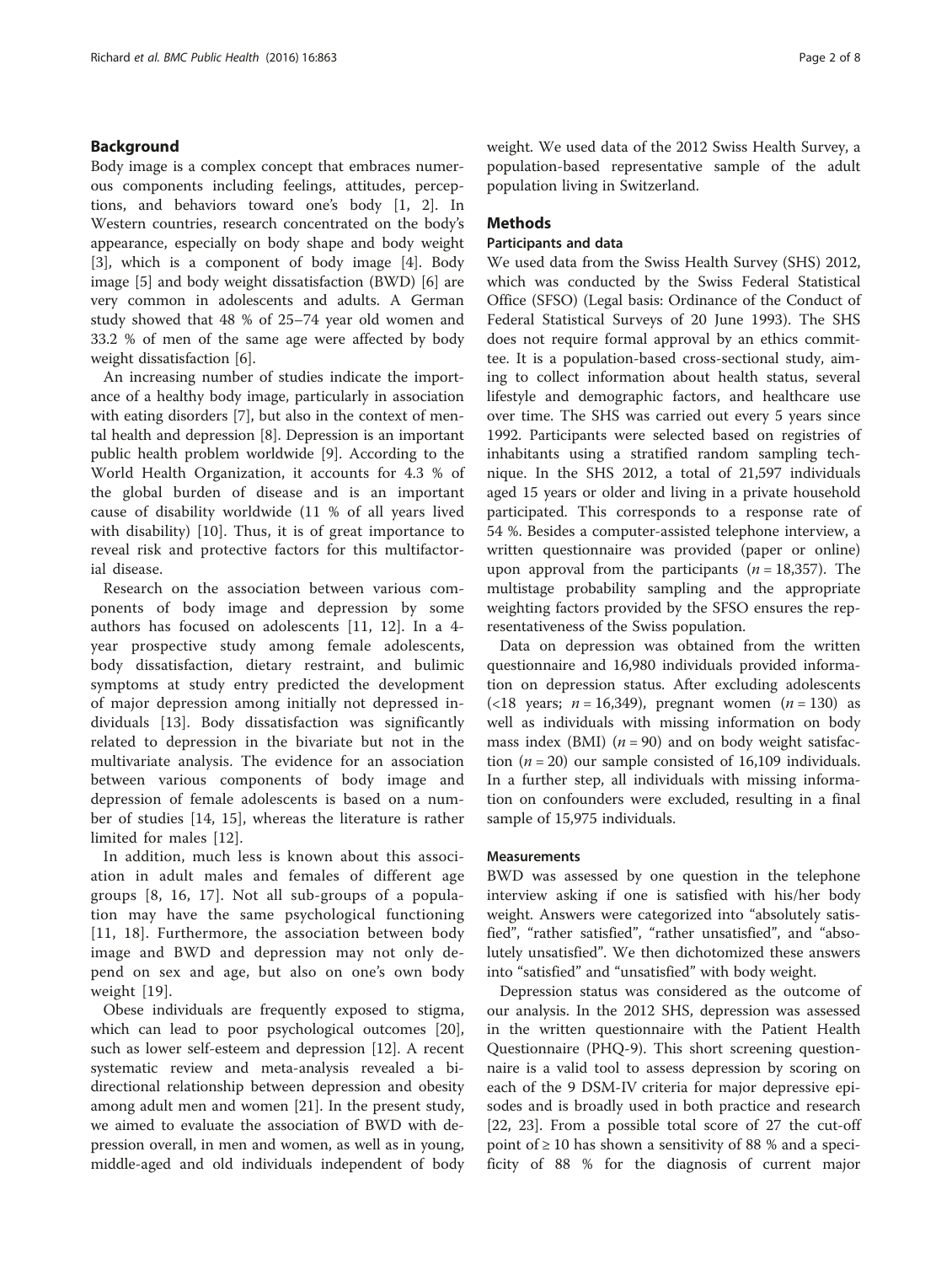depression [[22](#page-7-0), [23](#page-7-0)]. Thus, we dichotomized a participant's PHQ-9 score into < 10 (no depression) and  $\geq 10$ (depression).

Potential confounders in our analyses were selfreported weight and height. BMI was calculated as weight in kg divided by squared height in meter and was categorized into underweight  $(BMI < 18.5 \text{ kg/m}^2)$ , normal weight (BMI 18.5-24.9 kg/m<sup>2</sup>), overweight (BMI 25.0–29.9 kg/m<sup>2</sup>), and obesity (BMI  $\geq$  30 kg/m<sup>2</sup>). Additional self-reported data of the participants were obtained on sex, age, area of residence (urban, rural), nationality (Swiss, non-Swiss), educational level (low [compulsory education or less] vs. middle [secondary education] vs. high [tertiary education]), marital status (married/registered partnership vs. single, divorced/dissolved, separated, widowed), smoking status (never, former, current), chronic alcohol consumption associated with health (women ≥20 g, men ≥40 g ethanol daily vs. less), physical activity (≥150 min per week vs. less) [[24\]](#page-7-0), paying attention to diet (yes vs. no), and selfperceived health status (fair, poor, very poor vs. very good, good) was assessed.

## Statistical analyses

Analyses were conducted with the Stata statistical software version 13.1 (College Station, TX) and weighted with weighting factors according the Swiss general population. The weights are based on the 2012 Swiss population with respect to sex, age, geographic region and nationality (Swiss/non-Swiss); any differences caused by stratification or non-participation were mathematically corrected. For descriptive statistics, we present means and percentages. Logistic regression analyses examined the associations of BWD with depression (yes/no), and odds ratios (OR) with the corresponding 95 % confidence intervals (CI) were calculated. We computed 4 models successively: 1) unadjusted, 2) adjusted for age and sex, 3) adjusted for confounders chosen a priori, due to the known literature or the expected association with both, BWD and depression, except for BMI, and 4) adjusted for all the covariates in model 3 plus BMI. We used the Wald-test - including the interaction term of BWD with age, sex or BMI - to examine whether age, sex and BMI modulated the association of BWD with depression.  $P < 0.05$  was considered to be statistically significant.

## Results

Table 1 shows the selected characteristics of the weighted study population (mean age 47.7 years). Nearly one third (31.3 %) were overweight and 10 % were obese. Normal weight was reported by 56.0 % of individuals and underweight by 3 %. Most participants lived in urban areas (73.4 %), were Swiss (80.8 %), and had a

| Table 1 Characteristics of the study sample of the 2012 Swiss |  |  |
|---------------------------------------------------------------|--|--|

Health Survey<sup>a</sup>

|                          |                                                                  | Total       |
|--------------------------|------------------------------------------------------------------|-------------|
| Total, n                 |                                                                  | 15,975      |
| Age, mean (SE)           |                                                                  | 47.7 (0.18) |
| Sex                      | Males                                                            | 50.2        |
|                          | Females                                                          | 49.8        |
| Body mass index          | Underweight (BMI < 18.5 kg/m <sup>2</sup> )                      | 3.0         |
| (BMI)                    | Normal weight (BMI ≥ 18.5 to<br>$< 25.0$ kg/m <sup>2</sup> )     | 56.0        |
|                          | Overweight (BMI $\geq$ 25 to<br>$<$ 30.0 kg/m <sup>2</sup> )     | 31.3        |
|                          | Obesity (BMI $\geq$ 30 kg/m <sup>2</sup> )                       | 9.7         |
| Area of residence        | Urban                                                            | 73.4        |
|                          | Rural                                                            | 26.6        |
| Nationality              | <b>Swiss</b>                                                     | 80.8        |
|                          | Foreign                                                          | 19.2        |
| Educational level        | High                                                             | 33.3        |
|                          | Middle                                                           | 56.5        |
|                          | Low                                                              | 10.2        |
| Marital status           | Married/registered partnership                                   | 53.8        |
|                          | Single, divorced/dissolved<br>partnership, separated,<br>widowed | 46.2        |
| Smoking status           | Never smokers                                                    | 49.3        |
|                          | Ex-smoker                                                        | 23.0        |
|                          | Current smokers                                                  | 27.7        |
| Chronic alcohol          | No                                                               | 95.2        |
| consumption <sup>b</sup> | Yes                                                              | 4.8         |
| Physical activity        | ≥150 min. per week                                               | 74.2        |
|                          | <150 min. per week                                               | 25.8        |
| Pay attention to diet    | Yes                                                              | 70.2        |
|                          | No                                                               | 29.8        |
| Self-perceived health    | Good, very good                                                  | 85.8        |
|                          | Fair, poor, very poor                                            | 14.2        |
| Body weight              | Absolutely satisfied                                             | 32.5        |
| satisfaction             | Partly satisfied                                                 | 43.6        |
|                          | Rather unsatisfied                                               | 19.1        |
|                          | Absolutely unsatisfied                                           | 4.9         |
| Depression               | No                                                               | 94.0        |
|                          | Yes                                                              | 6.0         |

<sup>a</sup>Weighted according to the Swiss general population  $b$ Ethanol  $\geq$  20 g/day for women,  $\geq$  40 g/day for men vs. less

middle educational level (56.5 %). More than half of the participants (53.8 %) were married or lived in a registered partnership. Current smoking was stated by 27.7 % of the study participants and chronic hazardous alcohol consumption by 4.8 %. Not reaching the recommendations for physical activity was reported by approximately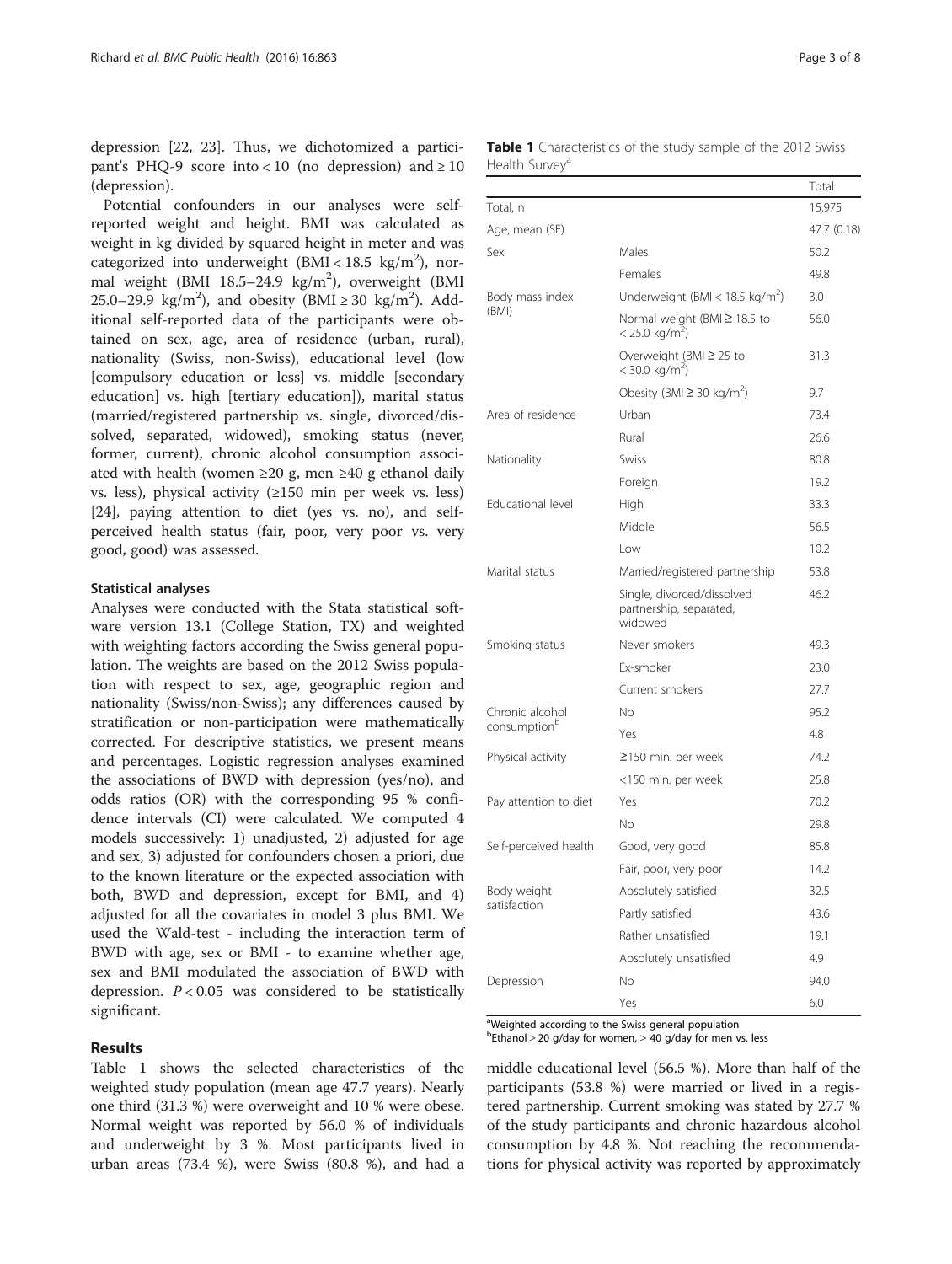one fourth (25.8 %), and not paying attention to diet by 29.8 % of the participants. Self-perceived health was considered as fair, poor or very poor by 14.2 % of the participating individuals. Overall, 6 % of the study participants were above the cut-off point of the PHQ-9, indicating a current major depressive disorder.

Barely one third (32.5 %) of the study participants were absolutely satisfied with their body weight, 43.6 % partly, 19.1 % rather unsatisfied and 4.9 % absolutely unsatisfied. As Fig. 1 shows, women across all age groups were more often unsatisfied with their body weight than men. In males and females, the highest peaks of BWD were reached in 35–65 years old.

As shown in Fig. [2](#page-4-0), BWD was associated with depression (men and women combined OR 2.04, 95 % CI 1.66–2.50; multivariable adjusted). Table [2](#page-4-0) presents similar results when looking at the association by sex (OR 1.85, 95 % CI 1.34–2.56 for men, OR 2.25, 95 % CI 1.71–2.96 for women, respectively), independent of the individual's reported BMI. But results did not differ between men and women  $(P\text{-}interaction = 0.13)$ .

Stratifying by age groups showed significant associations of BWD with depression in young (OR 1.78, 95 % CI 1.16–2.74), middle-aged (OR 2.1, 95 % CI 1.61–2.74) and old individuals (OR 2.34, 95 % CI 1.30–4.23) also independent of BMI. Statistical significance for modification by age groups was not observed (P-inter $action = 0.08$ ).

By stratifying for BMI category, we found statistically significant positive associations of BWD and depression in underweight (OR 5.2, 95 % CI 1.77–

15.26), normal weight (OR 1.89, 95 % CI 1.39–2.59), overweight (OR 2.0, 95 % CI 1.41–2.83), and obese individuals (OR 1.97, 95 % CI 1.10–3.51). We did not observe any statistically significant effect modification by BMI categories  $(P\text{-}interaction = 0.97)$ .

## **Discussion**

Based on data of the 2012 Swiss Health Survey, the present analyses revealed positive associations between BWD and depression independent of sex, age and BMI. To our knowledge, this is the first time these associations are studied in Switzerland.

Depression is the most common psychiatric disease in Switzerland. In the present study, 6 % were affected by a major depressive disorder according to the PHQ-9. Our estimate is in line with the estimated prevalence of 6.9 % in the European Union [\[25](#page-7-0)].

BWD has impact on nearly one fourth of the population living in Switzerland. The highest peaks were observed in middle-aged, 35–60 year olds. This proportion is a lot lower than the one found in a cross-sectional population-based German study [[6\]](#page-6-0), in which body weight dissatisfaction was reported by 40 % of the 25–74 year old men and women. However, body weight dissatisfaction was not assessed in the same way as in the SHS, which may have resulted in the observed difference.

The observed association between BWD and depression in the present study is in accordance with findings from surveys conducted mainly in adolescents and looking at the associations of various components of body

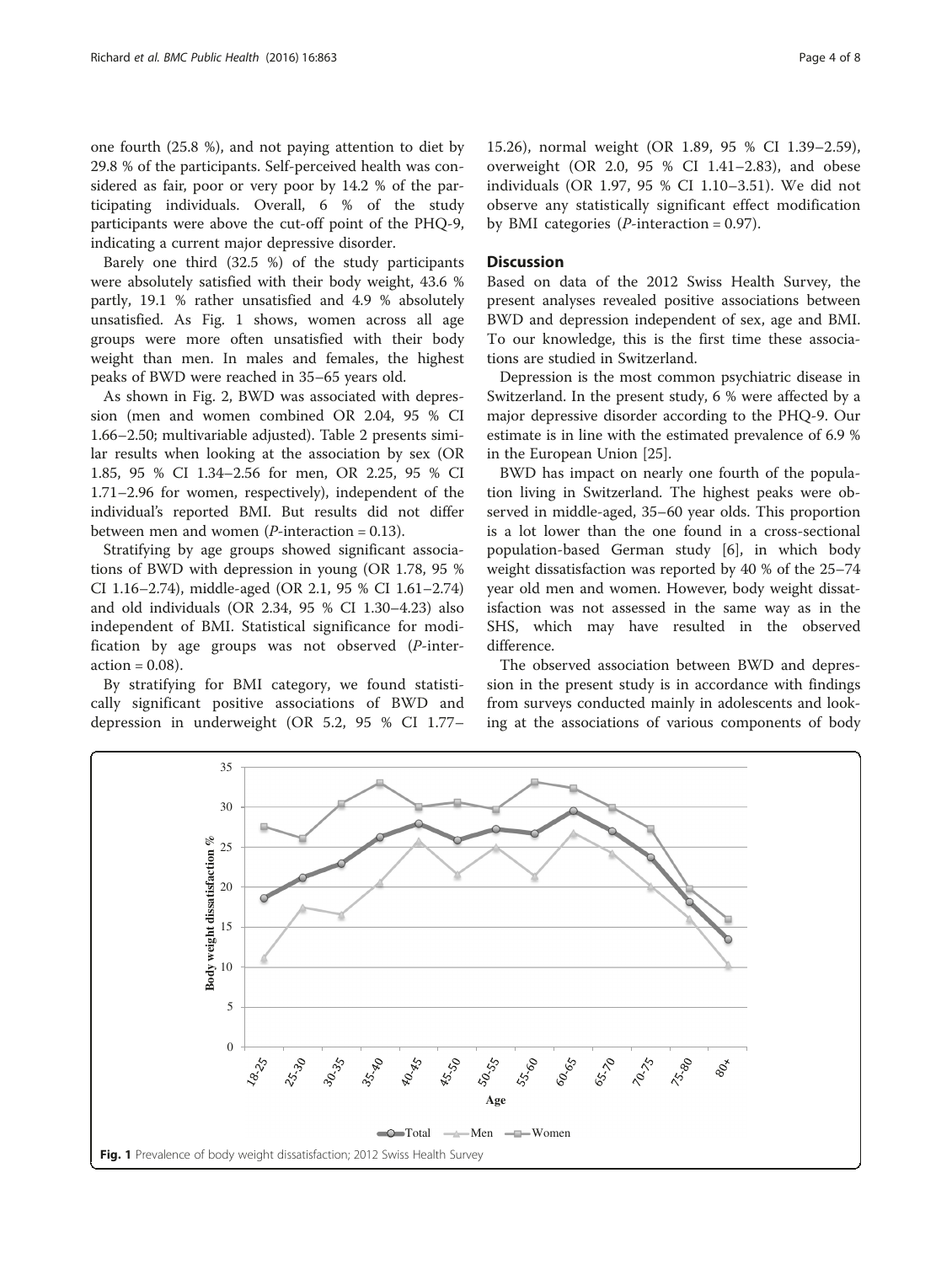<span id="page-4-0"></span>

body mass index (if appropriate)

| Table 2 Association between body weight dissatisfaction and depression stratified by sex, age and body mass index; 2012 Swiss |  |  |  |  |
|-------------------------------------------------------------------------------------------------------------------------------|--|--|--|--|
| Health Survey <sup>a</sup>                                                                                                    |  |  |  |  |

|                                                                | No depression (ref.) | Unadjusted |               |           | Age adjusted     |           | Multivariable<br>adjusted <sup>b</sup> | incl. BMI | Multivariable adjusted <sup>b</sup> |
|----------------------------------------------------------------|----------------------|------------|---------------|-----------|------------------|-----------|----------------------------------------|-----------|-------------------------------------|
| Body weight dissatisfaction                                    | OR                   | <b>OR</b>  | 95 % CI       | <b>OR</b> | 95 % CI          | <b>OR</b> | 95 % CI                                | <b>OR</b> | 95 % CI                             |
| Men                                                            |                      | 1.89       | [1.41, 2.54]  | 2.05      | [1.54, 2.74]     | 1.60      | [1.18, 2.18]                           | 1.85      | [1.34, 2.56]                        |
| Women                                                          |                      | 2.76       | [2.21, 3.45]  | 2.77      | [2.21, 3.47]     | 2.16      | [1.72, 2.72]                           | 2.25      | [1.71, 2.96]                        |
| $p$ -Interaction <sup>c</sup>                                  |                      | 0.01       |               | 0.09      |                  | 0.18      |                                        | 0.13      |                                     |
| Sex adjusted                                                   |                      |            |               |           |                  |           |                                        |           |                                     |
| $\geq$ 18 to < 30 years                                        |                      | 1.91       | [1.28, 2.86]  | 1.88      | [1.27, 2.79]     | 1.53      | [1.02, 2.30]                           | 1.78      | [1.16, 2.74]                        |
| $\geq$ 30 to < 60 years                                        |                      | 2.77       | [2.22, 3.45]  | 2.74      | [2.20, 3.41]     | 2.05      | [1.62, 2.59]                           | 2.10      | [1.61, 2.74]                        |
| $\geq 60$ years                                                |                      | 2.63       | [1.72, 4.02]  |           | 2.64 [1.71,4.08] |           | 2.04 [1.29,3.23]                       | 2.34      | [1.30, 4.23]                        |
| p-Interaction                                                  |                      | < 0.01     |               | 0.01      |                  | 0.07      |                                        | 0.08      |                                     |
| Age and sex adjusted                                           |                      |            |               |           |                  |           |                                        |           |                                     |
| Underweight (BMI < 18.5 kg/m <sup>2</sup> )                    |                      | 5.19       | [2.25, 11.95] | 5.17      | [2.14, 12.50]    | 5.20      | [1.77, 15.26]                          |           |                                     |
| Normal weight (BMI $\geq$ 18.5 to < 25.0 kg/m <sup>2</sup> ) 1 |                      | 2.52       | [1.87, 3.41]  | 2.43      | [1.81, 3.28]     | 1.89      | [1.39, 2.59]                           |           |                                     |
| Overweight (BMI $\geq$ 25 to < 30.0 kg/m <sup>2</sup> )        |                      | 2.80       | [2.02, 3.89]  | 2.46      | [1.77, 3.42]     | 2.00      | [1.41, 2.83]                           |           |                                     |
| Obesity (BMI $\geq$ 30 kg/m <sup>2</sup> )                     |                      | 2.53       | [1.41, 4.54]  | 2.19      | [1.20, 3.98]     | 1.97      | [1.10, 3.51]                           |           |                                     |
| p-Interaction                                                  |                      | 0.48       |               | 0.49      |                  | 0.97      |                                        |           |                                     |

<sup>a</sup>Weighted according to the Swiss general population

b<br>Adjusted for area of residence, nationality, educational level, smoking status, physical activity, marital status, alcohol consumption, attention to diet, self-reported health, age (if appropriate), sex (if appropriate), and body mass index (if appropriate)

Interaction term: cross-product of sex, age-groups or weight groups, respectively, with body weight satisfaction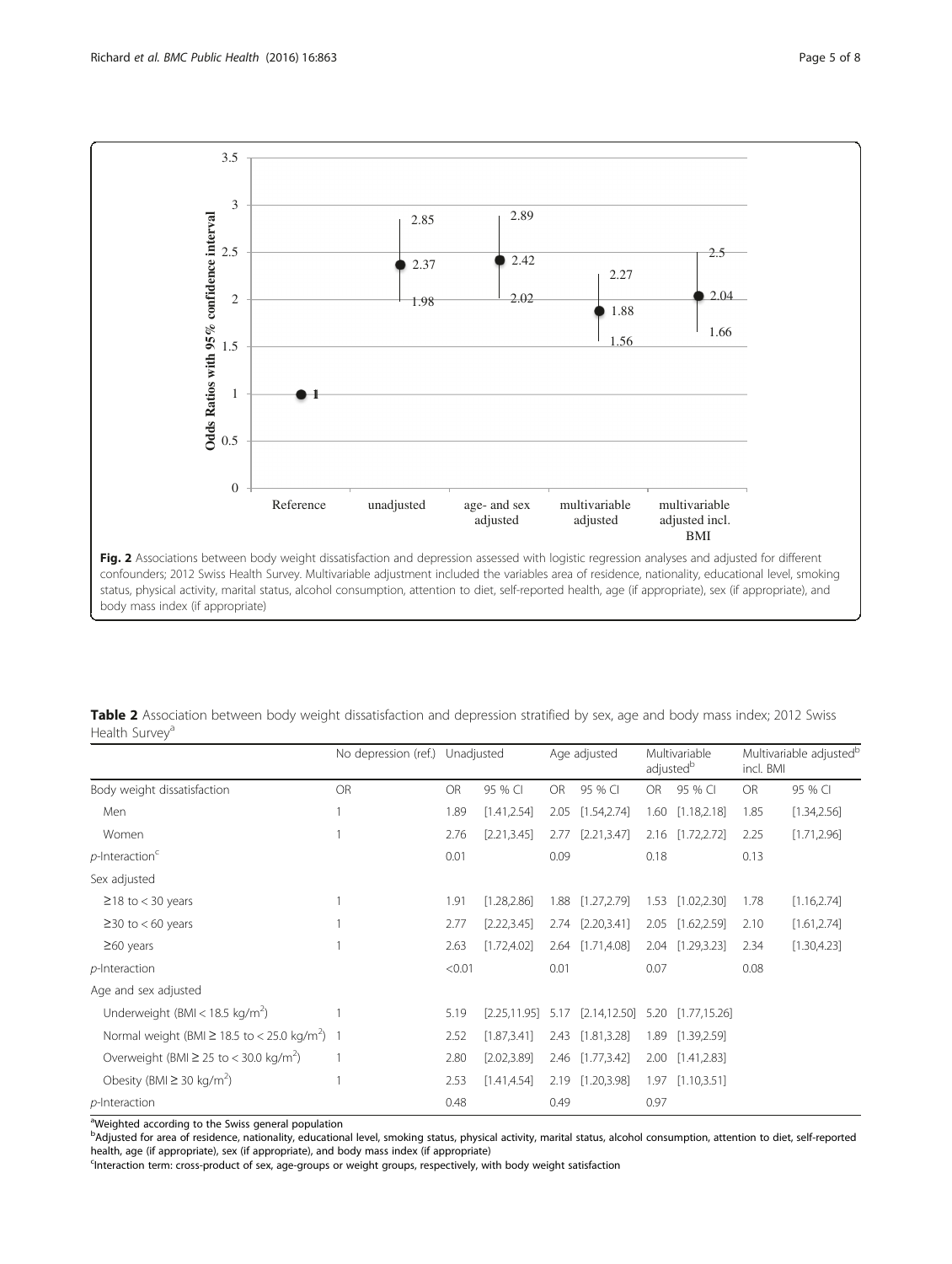image with depression [\[2](#page-6-0), [19](#page-6-0), [26](#page-7-0)–[29](#page-7-0)]. In a U.S. study [\[2](#page-6-0)] on 2,139 adolescent males who were followed into adulthood, boys who had an average weight and perceived themselves as overweight or very underweight stated significantly more depressive symptoms than boys without body weight distortions. This result did not change over the 13-year follow-up period. In another longitudinal study among US adolescents body dissatisfaction was a predictor of depression for females but not for males [[28\]](#page-7-0). In a cross-sectional study among Portuguese adolescents [[29\]](#page-7-0) on the other hand, body dissatisfaction contributed to depressive symptoms, without gender differences.

But in general women tend to internalize a thin appearance ideal [[30\]](#page-7-0), whereas the ideal male body is one of lean muscularity [\[2](#page-6-0), [31](#page-7-0)]. Thus, our question on body weight satisfaction may not be precise enough to distinguish between obesity and muscularity. Since both obesity and muscularity dissatisfaction are of importance of the masculine body image upcoming research should assess both of them [[2\]](#page-6-0). Although sex did not modulate the associations between BWD and depression, women tended to be more often dissatisfied than men.

In adults, the evidence is limited and not yet conclusive [\[5](#page-6-0), [8, 16, 17](#page-6-0), [32](#page-7-0)]. A cross-sectional analysis of the American Study of Women's Health Across the Nation (SWAN) [[8\]](#page-6-0) observed that middle-aged women with body image dissatisfaction or who perceived themselves as "unattractive", but not those with BWD, were more likely to report clinically significant levels of depressive symptoms. Also in a study conducted with 97 mainly female U.S. patients with binge eating disorders, body image disturbance was positively associated with depression [[17\]](#page-6-0). In contrast, a prospective survey among Spanish university graduates, showed no association between body image disturbance and subsequent depression neither in adult men nor in adult women [\[16](#page-6-0)].

Others investigated whether body weight categories may modulate the association between BWD and depression. A variety of studies conducted with children or adolescents observed that perception of body weight may be more important than objectively measured weight in the relationship with mental health, e.g. with suicide ideation or attempts [\[33](#page-7-0)–[36\]](#page-7-0). Furthermore, in a cross-sectional Chinese Study [\[19](#page-6-0)] adolescents who perceived themselves as overweight were more likely to experience depressive symptoms than those who perceived themselves as normal and/or underweight. In the same study, no significant association between depressive symptoms and actual measured weight status was observed. In a population-based cross-sectional American Study (NHANES) with over 13,000 participants, women who perceived themselves as underweight or overweight had an increased odd of depression compared with women who perceived themselves as about the right weight. This association was independent from measured weight. Among men, perceiving oneself as underweight but not being underweight (objectively measured) was associated with depression [[32](#page-7-0)]. Accordingly, in our study, BWD remained to be associated with depression after adjustment for BMI. Thus, we confirmed the results of previous studies showing that perception of body weight might be a better predictor for depression than actual weight status.

Moreover, in our study, BWD was not only positively associated with depression in underweight, overweight and obese individuals but also in those with normal weight. Similarly, a recent cross-sectional study on Chinese adolescents looked at the moderating factors between the association of body dissatisfaction and depression. They observed significant associations in underweight, normal weight and overweight females, but in males associations were only observed in underweight and normal weight adolescents [[11\]](#page-6-0).

Potential mechanisms how body dissatisfaction is associated with mental health have been postulated previously [[11](#page-6-0), [19](#page-6-0)], focusing on the fact that body dissatisfaction stems from an inappropriate emphasis on the importance of thinness and other unachievable standards of beauty and, thus, may affect depression onset. This hypothesis is supported by the longitudinal study from Stice et al. [[13](#page-6-0)] on female adolescents, in which body dissatisfaction has been identified as a predictor of depression. In this context, experiencing weight stigma predicts poor psychological outcomes including depression, similar to those outcomes who have been linked to higher BMI [\[37\]](#page-7-0). On the other hand, an association between body image and depression is also supported by the findings from neurobiological investigations [[19](#page-6-0)]. Deficits in the hypothalamic pituitary-adrenal axis and serotonin system have been shown to be involved in mood disorders as well as in weight regulation. Furthermore, also brain areas which are involved in hedonic regulation may play a role for both body image and depression [\[38\]](#page-7-0).

Our study has several strengths, including the large, nationally representative sample of individuals 18 years and older living in Switzerland, due to the use of weighting factors, which allows for the extrapolation of the results in relation to age, sex, region and nationality from the sample to the total population. Furthermore, the survey data allowed for adjusting for a number of important covariates associated with BWD and depression, although we were not able to take all potential confounders into consideration, such as family history of depression, medication, and also residual confounding might have occurred. A further strength was that depression was defined using a validated instrument with DSM-IV based criteria. However, our analysis was based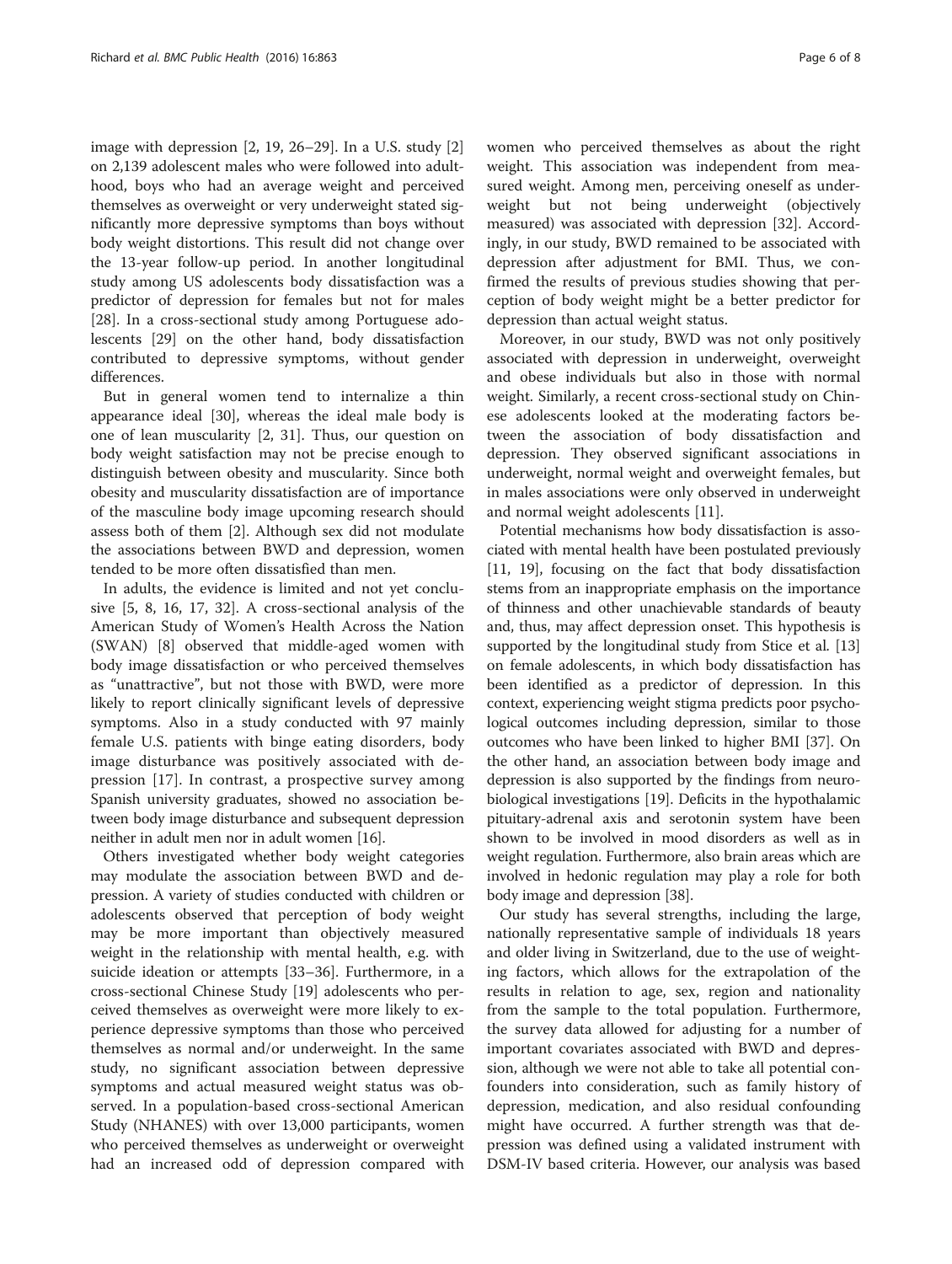<span id="page-6-0"></span>on a cross-sectional study, and therefore we cannot exclude reverse causation, i.e. depression may also lead to BWD, which is a major limitation. Nevertheless, as these associations have not been examined yet for Switzerland, it is worthwhile to start with this population-based cross-sectional approach, but longitudinal studies are needed to examine the temporal relationship between body image and depression. Because institutionalized individuals were excluded from the sampling procedure, excluding most probably cases with severe depression, thus the prevalence of depression is possibly underestimated. The fact, that BWD, depression, body weight, height, and potential confounders were based solely on self-report may have biased the results. Finally, it should be noted that although BWD and body image dissatisfaction are related constructs, they are not redundant. The various aspects of body image and depression discussed in the present literature have therefore to be taken into consideration.

## Conclusions

BWD was observed to be widespread and affected nearly one fourth of the population living in Switzerland. In this representative sample, BWD was associated with depression. The association was independent of age, sex, and BMI, i.e. present in individuals with normal body weight and in all age groups. Our results need to be confirmed in longitudinal studies. Presumed that causality can be provided in future longitudinal studies, programs that aim to reduce depression by diminishing body (weight) dissatisfaction should refer to all weight groups.

#### **Acknowledament**

The authors thank the Swiss Federal Office of Statistics for permission to use the data of the 2012 Swiss Health Survey.

#### Funding

There was no funding for the research reported in the present article.

#### Availability of data and materials

Individual data of the Swiss Health Survey are property of the Swiss Federal Statistical Office (SFSO) and may only be made available by SFSO. Requests for access have to be submitted to Mr. Marco D'Angelo (head of division, MarcoDAngelo@bfs.admin.ch). For information contact sgb12@bfs.admin.ch.

#### Authors' contributions

AR and ME designed the study. AR performed the statistical analyses and AR and ME wrote the manuscript. All authors contributed to the interpretation of the data and edited the manuscript. ME supervised the study. All authors contributed to and have approved the final manuscript.

#### Competing interests

The authors declare that there are no financial or personal relationships with other people or organizations that could inappropriately influence the work reported or the conclusions, implications, or opinions stated.

#### Consent for publication

Individuals invited to participate received a brief description of the study and could decline to participate or withdraw at any time. Participants' responses were treated confidentially and aggregated anonymous responses were utilized for analyses presented herein.

#### Ethics approval and consent to participate

The data collection and data storage for the Swiss Health Survey (Schweizerische Gesundheitsbefragung) does not require formal approval by an ethical committee. This data collection is specifically permitted under Swiss law (SR 431.012.1 and SR 431.112.1).

#### Received: 18 March 2016 Accepted: 12 August 2016 Published online: 24 August 2016

### References

- Cash TF, Pruzinsky T. Body images: development, deviance, and change. New York: Guilford Press; 1990.
- 2. Blashill AJ, Wilhelm S. Body Image Distortions, Weight, and Depression in Adolescent Boys: Longitudinal Trajectories Into Adulthood. Psychol Men Masculin. 2014;15(4):445–51.
- 3. Tiggemann M. Body image across the adult life span: stability and change. Body Image. 2004;1(1):29–41.
- 4. Forrester-Knauss C, Zemp Stutz E. Gender differences in disordered eating and weight dissatisfaction in Swiss adults: which factors matter? BMC Public Health. 2012;12:809.
- 5. Fallon EA, Harris BS, Johnson P. Prevalence of body dissatisfaction among a United States adult sample. Eat Behav. 2014;15(1):151–8.
- 6. von Lengerke T, Mielck A, Group KS. Body weight dissatisfaction by socioeconomic status among obese, preobese and normal weight women and men: results of the cross-sectional KORA Augsburg S4 population survey. BMC Public Health. 2012;12:342.
- 7. Stice E, Shaw HE. Role of body dissatisfaction in the onset and maintenance of eating pathology: a synthesis of research findings. J Psychosom Res. 2002;53(5):985–93.
- 8. Jackson KL, Janssen I, Appelhans BM, Kazlauskaite R, Karavolos K, Dugan SA, Avery EA, Shipp-Johnson KJ, Powell LH, Kravitz HM. Body image satisfaction and depression in midlife women: the Study of Women's Health Across the Nation (SWAN). Arch Womens Ment Health. 2014;17(3):177–87.
- 9. Murray CJ, Lopez AD. Alternative projections of mortality and disability by cause 1990–2020: Global Burden of Disease Study. Lancet. 1997;349(9064): 1498–504.
- 10. WHO. Mental Health action plan 2013–2020. Geneva: World Health Organization 2013; 2013.
- 11. Chen G, Guo GP, Gong JB, Xiao SY. The Association Between Body Dissatisfaction and Depression: An Examination of the Moderating Effects of Gender, Age, and Weight Status in a Sample of Chinese Adolescents. J Psychol Counc Sch. 2015;25(2):245–60.
- 12. Ferreiro F, Seoane G, Senra C. Toward understanding the role of body dissatisfaction in the gender differences in depressive symptoms and disordered eating: a longitudinal study during adolescence. J Adolesc. 2014;37(1):73–84.
- 13. Stice E, Hayward C, Cameron RP, Killen JD, Taylor CB. Body-image and eating disturbances predict onset of depression among female adolescents: a longitudinal study. J Abnorm Psychol. 2000;109(3):438–44.
- 14. Paxton SJ, Neumark-Sztainer D, Hannan PJ, Eisenberg ME. Body dissatisfaction prospectively predicts depressive mood and low self-esteem in adolescent girls and boys. J Clin Child Adolesc Psychol. 2006;35(4):539–49.
- 15. Ferreiro F, Seoane G, Senra C. Gender-related risk and protective factors for depressive symptoms and disordered eating in adolescence: a 4-year longitudinal study. J Youth Adolesc. 2012;41(5):607–22.
- 16. Pimenta AM, Sanchez-Villegas A, Bes-Rastrollo M, Lopez CN, Martinez-Gonzalez MA. Relationship between body image disturbance and incidence of depression: the SUN prospective cohort. Bmc Public Health. 2009;9:1.
- 17. Masheb RM, Grilo CM. The nature of body image disturbance in patients with binge eating disorder. Int J Eat Disord. 2003;33(3):333–41.
- 18. Schulte SJ, Thomas J. Relationship between eating pathology, body dissatisfaction and depressive symptoms among male and female adolescents in the United Arab Emirates. Eat Behav. 2013;14(2):157–60.
- 19. Tang J, Yu Y, Du Y, Ma Y, Zhu H, Liu Z. Association between actual weight status, perceived weight and depressive, anxious symptoms in Chinese adolescents: a cross-sectional study. BMC Public Health. 2010;10:594.
- 20. Puhl RM, Heuer CA. The stigma of obesity: a review and update. Obesity (Silver Spring). 2009;17(5):941–64.
- 21. Mannan M, Mamun A, Doi S, Clavarino A. Is there a bi-directional relationship between depression and obesity among adult men and